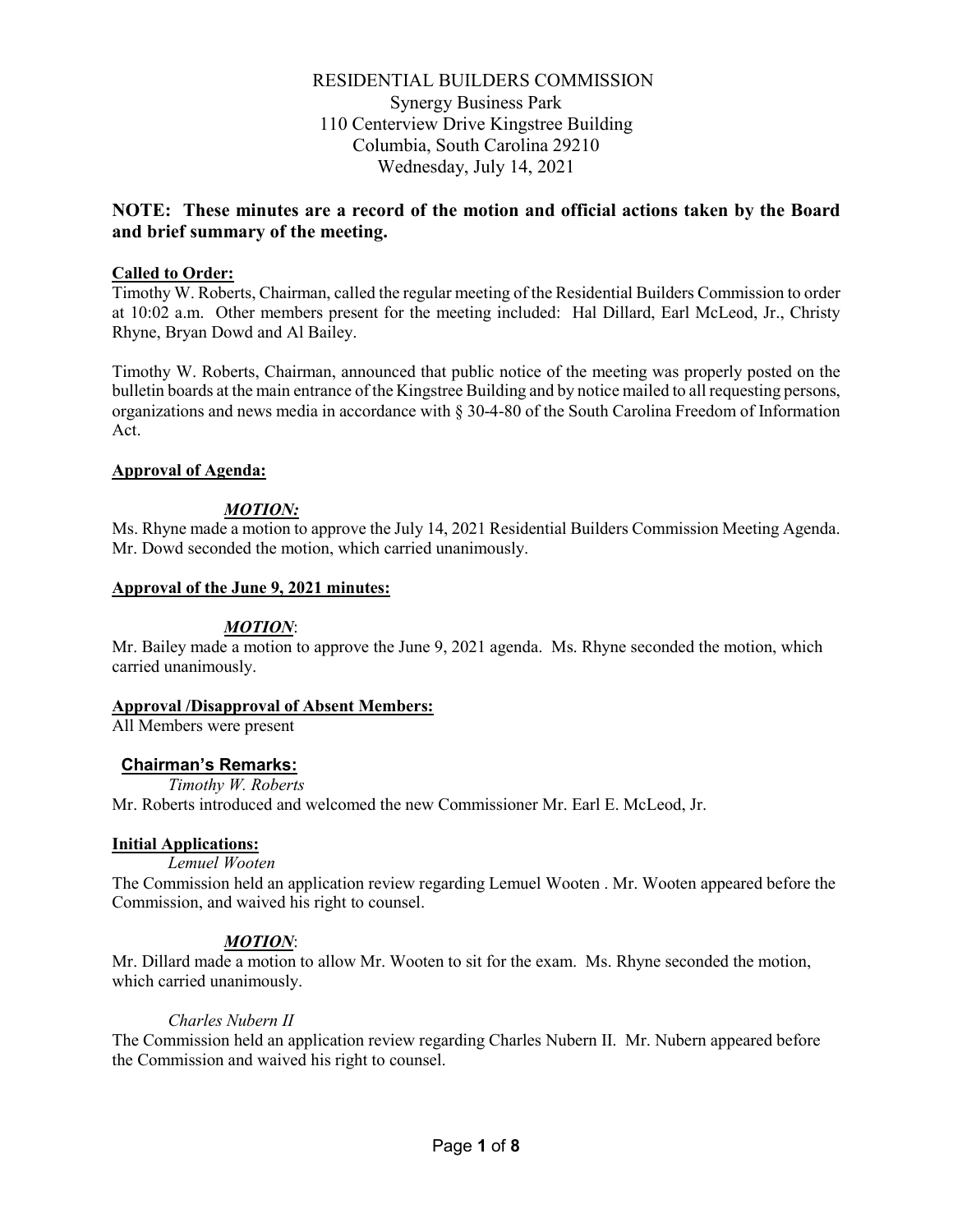### *MOTION*:

Mr. Dowd made a motion to allow Mr. Nubern to sit for the exam. Mr. Bailey seconded the motion, which did not carry unanimously. Mr. Dowd opposed.

### *William Crabtree*

The Commission held an application review regarding William Crabtree. Mr. Crabtree appeared before the Commission and waived his right to counsel.

### *MOTION*:

Mr. Bailey made a motion to allow Mr. Crabtree to sit for the exam. Mr. McLeod seconded the motion, which carried unanimously.

### *Robert Jenkins*

The Commission held an application review regarding Robert Jenkins. Mr. Jenkins appeared before the Commission and waived his right to counsel.

## *MOTION*:

Mr. Bailey made a motion to deny Mr. Jenkins application due to lack of proof of experience. Mr. Dillard seconded the motion, which did not carry unanimously. Mr. Dowd opposed.

#### *Michael Simpkins*

The Commission held an application review regarding Michael Simpkins. Mr. Simpkins appeared before the Commission and waived his right to counsel.

## *MOTION*:

Mr. McLeod made a motion to allow Mr. Simpkins to sit for the exam. Mr. Dillard seconded the motion, which carry unanimously. Mr. Bailey and Mr. Dillard opposed.

### *William Hemphill*

The Commission held an application review regarding William Hemphill. Mr. Hemphill appeared before the Commission and waived his right to counsel.

### *MOTION*:

Mr. Dillard made a motion to allow Mr. Hemphill to sit for the exam. Mr. Dowd seconded the motion, which carried unanimously.

### *Patrick Simmons*

The Commission held an application review regarding Patrick Simmons. Mr. Simmons appeared before the Commission and waived his right to counsel.

### *MOTION*:

Mr. Bailey made a motion to allow Mr. Simmons to sit for the exam. Mr. McLeod seconded the motion, which carried unanimously.

### *Terry Walker*

The Commission held an application review regarding Mr. Terry Walker. Mr. Walker appeared before the Commission and waived his right to counsel.

### *MOTION*:

Mr. Bailey made a motion to allow Mr. Walker to sit for the exam. Mr. McLeod seconded the motion, which carried unanimously.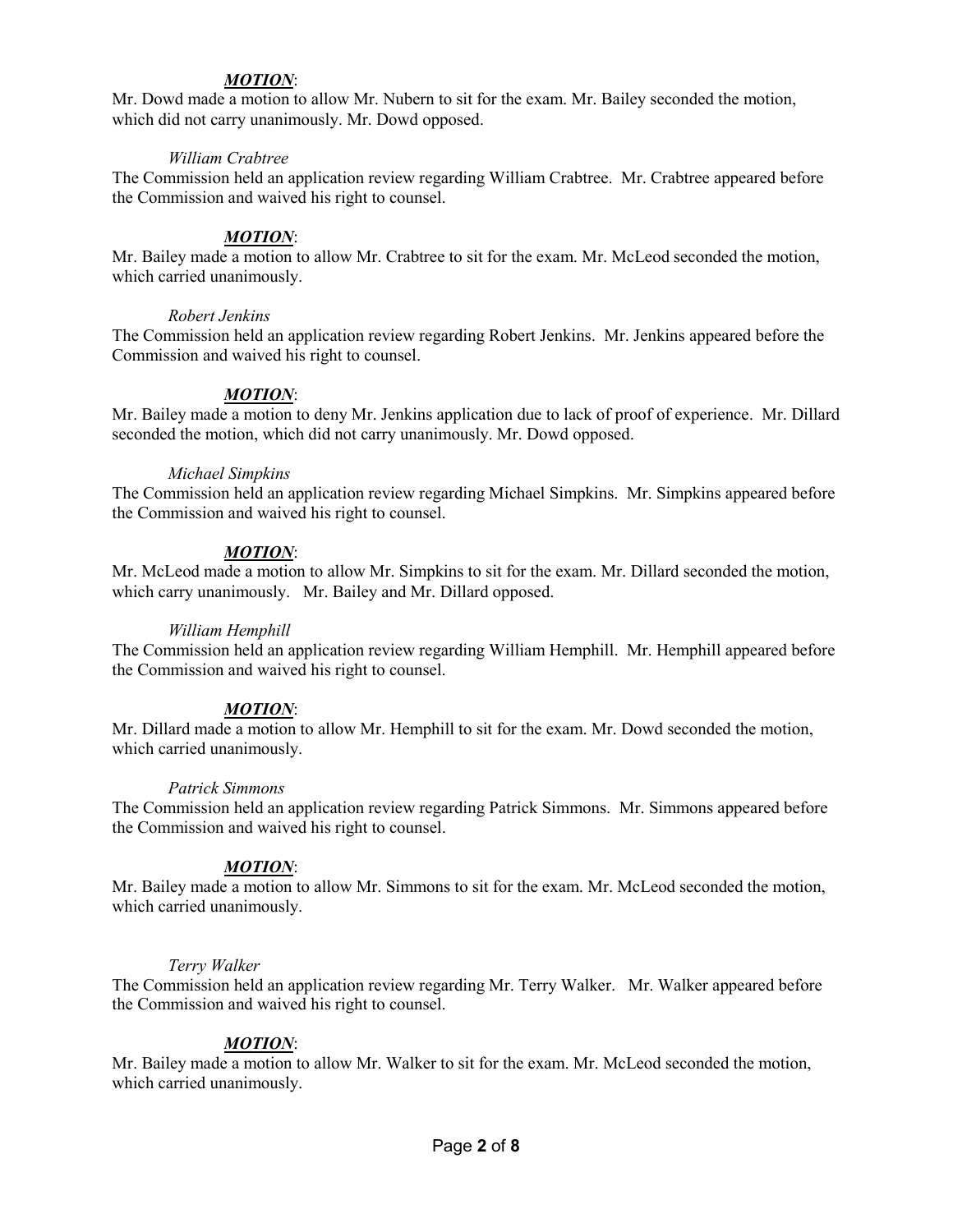## *Robert Hale*

The Commission held an application review regarding Mr. Robert Hale. Mr. Hale appeared before the Commission and waived his right to counsel.

### *MOTION*:

Mr. Bailey made a motion to allow Mr. Hale to sit for the exam. Ms. Rhyne seconded the motion, which carried unanimously.

#### *Esteffany Ferreira*

The Commission held an application review regarding Mr. Esteffany Ferreira. Mr. Ferreira appeared before the Commission and waived his right to counsel.

#### *MOTION*:

Mr. McLeod made a motion to deny Mr. Ferreira at this time due to lack of proof of experience. Mr. Dowd seconded the motion, which carried unanimously.

#### *Scott Wells*

The Commission held an application review regarding Mr. Scott Wells. Mr. Wells appeared before the Commission and waived his right to counsel. He presented a witness Mr. Franklin Roof.

#### *MOTION*:

Mr. Bailey made a motion to allow Mr. Wells to sit for the exam. Ms. Rhyne seconded the motion, which did not carry unanimously. Mr. Dowd opposed.

### *Matthew Westbrooks*

The Commission held an application review regarding Mr. Matthew Westbrooks. Mr. Westbrooks appeared before the Commission and he was represented by counsel Mr. Alex Imgrund, Esq.

## *MOTION*:

Ms. Rhyne made a motion to enter into executive session to receive legal advice regarding Mr. Westbrooks application. Mr. Dillard seconded the motion, which carried unanimously.

### *MOTION*:

Mr. Bailey made a motion to exit executive session after receiving legal advice regarding Mr. Westbrooks request. Mr. Dowd seconded the motion, which carried unanimously.

### *MOTION*:

Mr. Bailey made a motion to allow Mr. Westbrook to sit for the exam. Ms. Rhyne seconded the motion, which carried unanimously.

#### *Lorenzo Dickerson*

The Commission held an application review regarding Mr. Lorenzo Dickerson. Mr. Dickerson appeared before the Commission and was represented by counsel, Mr. Montrio Belton, Esq.

### *MOTION*:

Mr. Bailey made a motion to approved Mr. Dickerson's request for a specialty registration with the requirement that he maintain a \$5,000 surety bond at all times. Mr. Dowd seconded the motion, which carried unanimously.

#### *Johann Von Asten*

The Commission held an application review regarding Mr. Johann Von Asten. Mr. Von Asten appeared before the Commission and waived his right to counsel.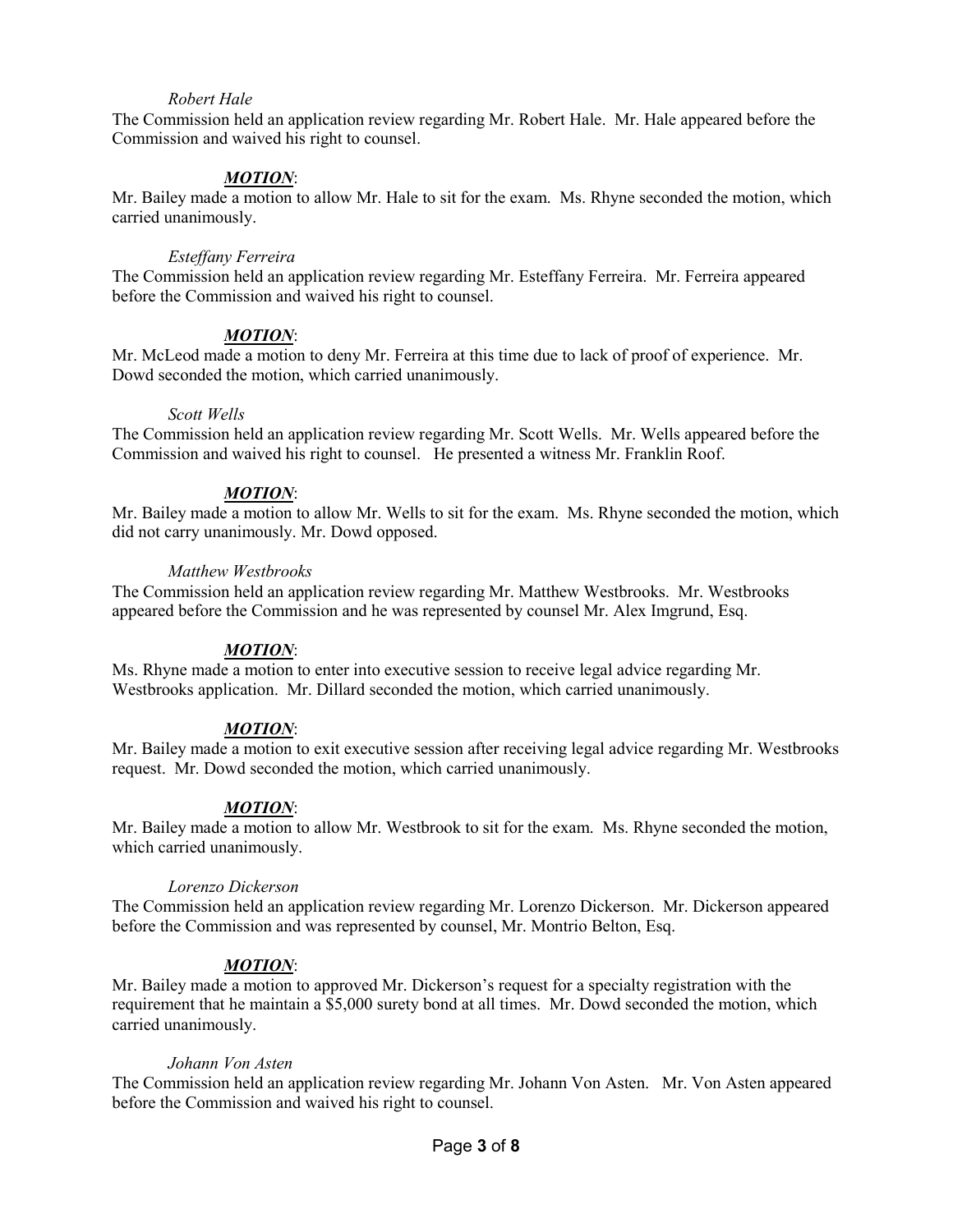## *MOTION*:

Mr. Dillard made a motion to allow Mr. Von Asten to sit for the exam. Ms. Rhyne seconded the motion, which carried unanimously.

### *Brandon Keatley*

The Commission held an application review regarding Mr. Brandon Keatley. Mr. Keatley appeared before the Commission and waived his right to counsel.

## *MOTION*:

Mr. Dowd made a motion to deny Mr. Keatley at this time due to lack of experience. Mr. Bailey seconded the motion, which did not carry unanimously. Mr. Dillard opposed.

### *Michael McVey*

The Commission held an application review regarding Mr. Michael McVey. Mr. McVey appeared before the Commission and waived his right to counsel.

## *MOTION*:

Mr. McLeod made a motion to allow Mr. McVey to sit for the exam. Mr. Dillard seconded the motion, which carried unanimously.

### *Jeffrey Townsend*

The Commission held an application review regarding Mr. Jeffrey Townsend. Mr. Townsend appeared before the Commission and waived his right to counsel.

## *MOTION*:

Mr. Bailey made a motion to allow Mr. Townsend to sit for the exam. Ms. Rhyne seconded the motion, which carried unanimously.

### *Jesse Salvatore*

The Commission held an application review regarding Mr. Jesse Salvatore. Mr. Salvatore appeared before the Commission and waived his right to counsel.

### *MOTION*:

Mr. McLeod made a motion to allow Mr. Salvatore to sit for the exam. Mr. Bailey seconded the motion, which carried unanimously.

### *Cordarius Graham*

The Commission held an application review regarding Mr. Cordarius Graham. Mr. Graham appeared before the Commission and waived his right to counsel.

### *MOTION*:

Mr. Bailey made a motion to approved Mr. Graham's request for a specialty registration. Mr. Dowd seconded the motion, which carried unanimously.

### *Cliff Keller*

The Commission held an application review regarding Mr. Cliff Keller. Mr. Keller appeared before the Commission and he was represented by counsel, Mr. Carter Massingill, Esq.

## *MOTION*:

Mr. Bailey made a motion to allow Mr. Keller to reinstate his license without exam. Mr. Dillard seconded the motion, which carried unanimously.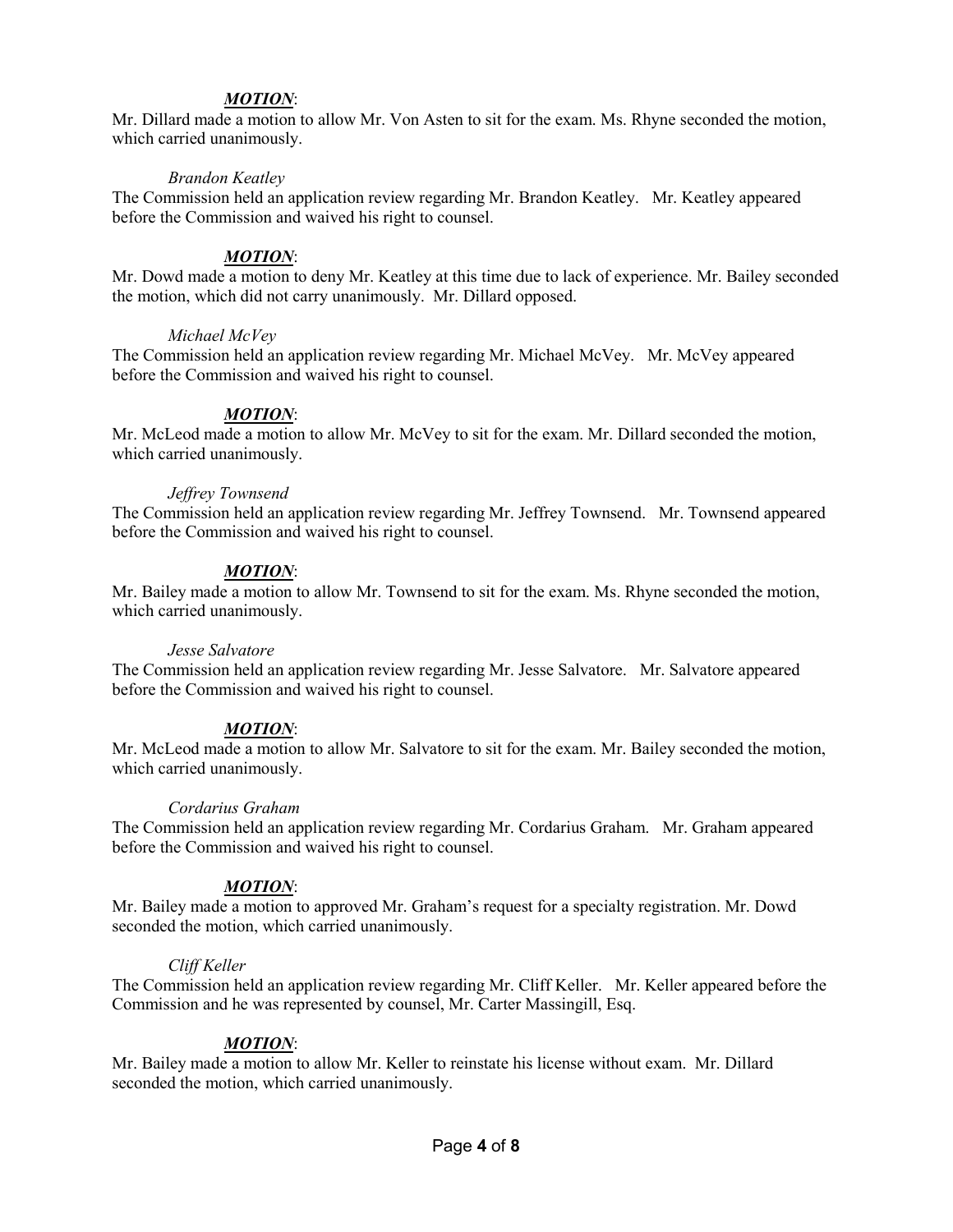### *Steven Tolar*

The Commission held an application review regarding Mr. Steven Tolar. Mr. Tolar appeared before the Commission and waived his right to counsel. He presented a witness Mr. Thomas Chumney.

### *MOTION*:

Mr. McLeod made a motion to allow Mr. Tolar to sit for the exam. Mr. Dillard seconded the motion, which carried unanimously.

### *Joshua Dennison*

The Commission held an application review regarding Mr. Joshua Dennison. Mr. Dennison appeared before the Commission and waived his right to counsel.

### *MOTION*:

Mr. Dillard made a motion to allow Mr. Dennison to sit for the exam. Mr. Bailey seconded the motion, which carried unanimously.

### *Raleigh Jett*

The Commission held an application review regarding Mr. Raleigh Jett. Mr. Jett appeared before the Commission and waived his right to counsel.

### *MOTION*:

Mr. Dowd made a motion to allow Mr. Jett to sit for the exam with the condition he continue to make good faith payments. Mr. McLeod seconded the motion, which carried unanimously.

## **Motion to Reconsider:**

### *Susan Dover*

The Commission heard Ms. Dover's motion for reconsideration of the Commission's denial of her application for licensure. Ms. Dover appeared before the Commission and was represented by counsel, Mr. Scott Dover, Esq.

### *MOTION*:

Mr. Dillard made a motion to enter into executive session to receive legal advice regarding Ms. Dover's request. Mr. McLeod seconded the motion, which carried unanimously.

## *MOTION*:

Mr. Bailey made a motion to exit executive session after receiving legal advice regarding Ms. Dover's request. Ms. Rhyne seconded the motion, which carried unanimously.

## *MOTION*:

Mr. McLeod made a motion to allow Ms. Dover to sit for the exam. Mr. Bailey seconded the motion, which did not carry unanimously. Mr. Dowd opposed.

### *Jubar Hampton*

Mr. Jubar Hampton did not appear before the Commission.

# *MOTION:*

No motions were made.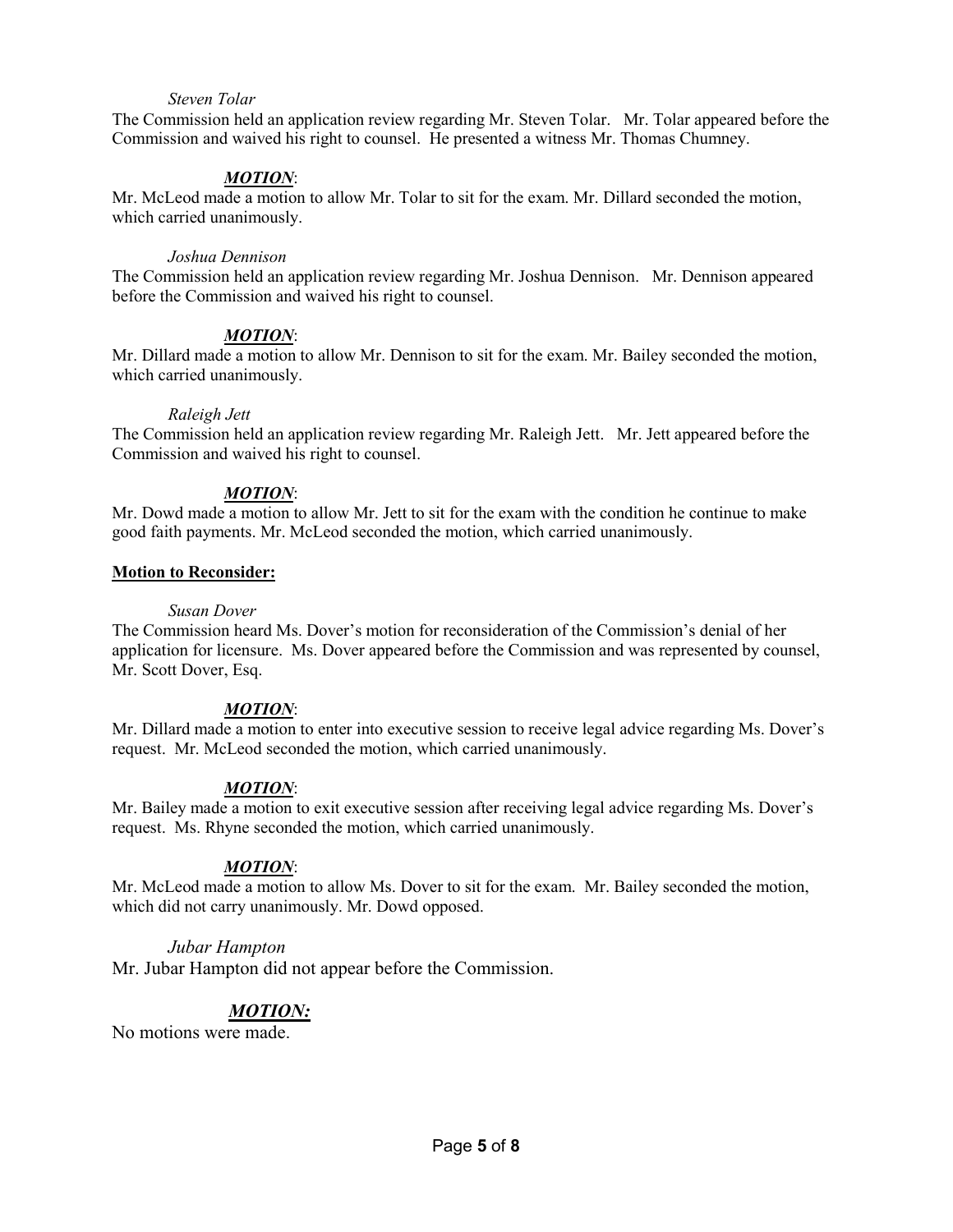*\*Mr. Bailey recused himself in the following matters due to his service as the hearing officer: Jahmalar Sanders, Case Number 2019-63; Michael McKenzie, Case Number 2018-564 and Jeffery Summers, Case Number 2018-359 & 2019-12*

## **Hearing Officer Recommendations:**

### *Mr. Jahmalar Sanders case no 2019-63*

The Board held a Final Order hearing regarding Mr. Jahmalar Sanders. Mr. Sanders was present at the meeting and waived his right to counsel. Mr. Charlie Gwynne represented the State in the matter. Mr. Bailey recused himself from the hearing due to his service as the hearing officer. The complainant Ms. Geraldine Hoag was present.

## **MOTION:**

Mr. Dillard made a motion to modify the Hearing Officer's Recommendation to allow Mr. Sanders to pay Ms. Hoag \$1,770.00 in cash in lieu of the \$500 fine. Mr. Dowd seconded the motion, which carried unanimously.

### *Mr. Michael McKenzie case no 2018-564*

The Board held a Final Order hearing regarding Mr. Michael McKenzie. Mr. McKenzie was not present at the meeting, but his counsel Ms. Mary Leigh Arnold, appeared on his behalf. Mr. Charlie Gwynne represented the State in the matter. Mr. Bailey recused himself from the hearing due to his service as the hearing officer.

## **MOTION:**

Mr. Dowd made a motion to adopt the Hearing Officer's Recommendation. Ms. Rhyne seconded the motion, which carried unanimously.

## *Mr. Jeffrey Summers case no 2018-359 and 2019-12*

The Board held a Final Order hearing regarding Mr. Jeffrey Summers. Mr. Summers was present at the meeting and waived his right to counsel. Ms. Shayla Hayes represented the State in the matter. Mr. Bailey recused himself from the hearing due to his service as the hearing officer.

## **MOTION:**

Mr. Dillard made a motion to adopt the Hearing Officer's Recommendation. Mr. Dowd seconded the motion, which carried unanimously.

### *\*Mr. Bailey returned to the meeting*

*\*Mr. Roberts recused himself in the following matters due to his service as the hearing officer: Lowell Dowd, Case Number 2018-777 and Jamie Decker, Case Number 2019-188*

### *Mr. Lowell Dowd case number 2018-777*

The Board held a Final Order hearing regarding Mr. Lowell Dowd. Mr. Dowd was not present at the meeting and was not represented by counsel. Mr. Charlie Gwynne represented the State in the matter. Mr. Roberts recused himself from the hearing due to his service as the hearing officer.

### **MOTION:**

Ms. Rhyne made a motion to adopt the Hearing Officer's Recommendation. Mr. Dowd seconded the motion, which carried unanimously.

### *Mr. Jamie Decker case no 2019-188*

The Board held a Final Order hearing regarding Mr. Jamie Decker. Mr. Decker was not present at the meeting nor represented by counsel. Mr. Charlie Gwynne represented the State in the matter. Mr. Roberts recused himself from the hearing due to his service as the hearing officer.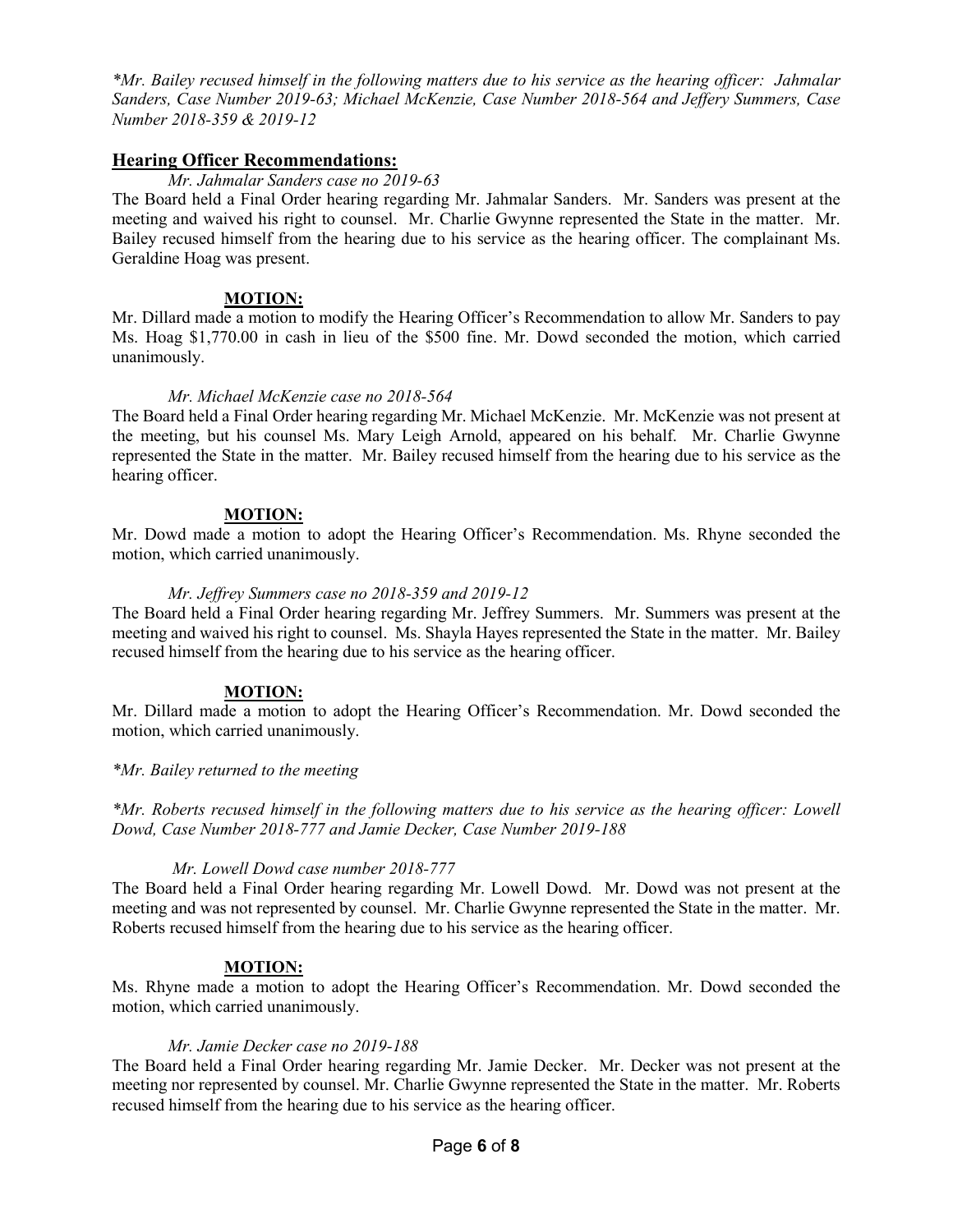#### **MOTION:**

Mr. Dowd made a motion to adopt the Hearing Officer's Recommendation. Ms. Rhyne seconded the motion, which carried unanimously.

*\*Mr. Roberts returned to the meeting* 

### *Mr. Thomas Darby case no 2018-220*

The Board held a Final Order hearing regarding Mr. Thomas Darby. Mr. Darby was not present at the meeting nor represented by counsel. Ms. Shayla Hayes represented the State in the matter. The complainant was present at the hearing.

## **MOTION:**

Ms. Rhyne made a motion to adopt the Hearing Officer's Recommendation. Mr. Dowd seconded the motion, which carried unanimously.

#### **Rescission of Citation case number 2020-730**

Mr. Charlie Gwynne requested the commission rescind the citation issued in Case Number 2020-730.

### **MOTION:**

Ms. Rhyne made a motion to rescind the citation issued in case number 2020-730. Mr. Bailey seconded the motion, which carried unanimously.

### **Administrator's Remarks for Information:**

Janet Baumberger, Administrator for the Residential Builders Commission The PSI Exams Quarterly statistics report and quarterly financial reports were presented to the Commission.

### **ODC Report- Mr. Charlie Gwynne:**

*Charlie Gwynne, Office of Disciplinary Counsel* Mr. Charlie Gwynne presented the ODC report. He reported the number of disciplinary actions within the department.

### **As of July 7 2021:**

## **Open case –202 Pending Hearing/Agreements – 107 Pending Closures- 0 Closed cases –35 Appeals- 0 Closed since last report- 35 Closed since 01/01/2021- 62**

### **OIE Report – Mr. Todd Bond:**

*Todd Bond, Chief Investigator of OIE*

Mr. Todd Bond presented the OIE report. He reported the number of investigations as of July 14, 2021.

## **As of July 14, 2021: Complaints Received –593 Active Investigations – 220 Closed Cases –576**

### **New Business:**

A. Recommendations of the IRC *MOTION*